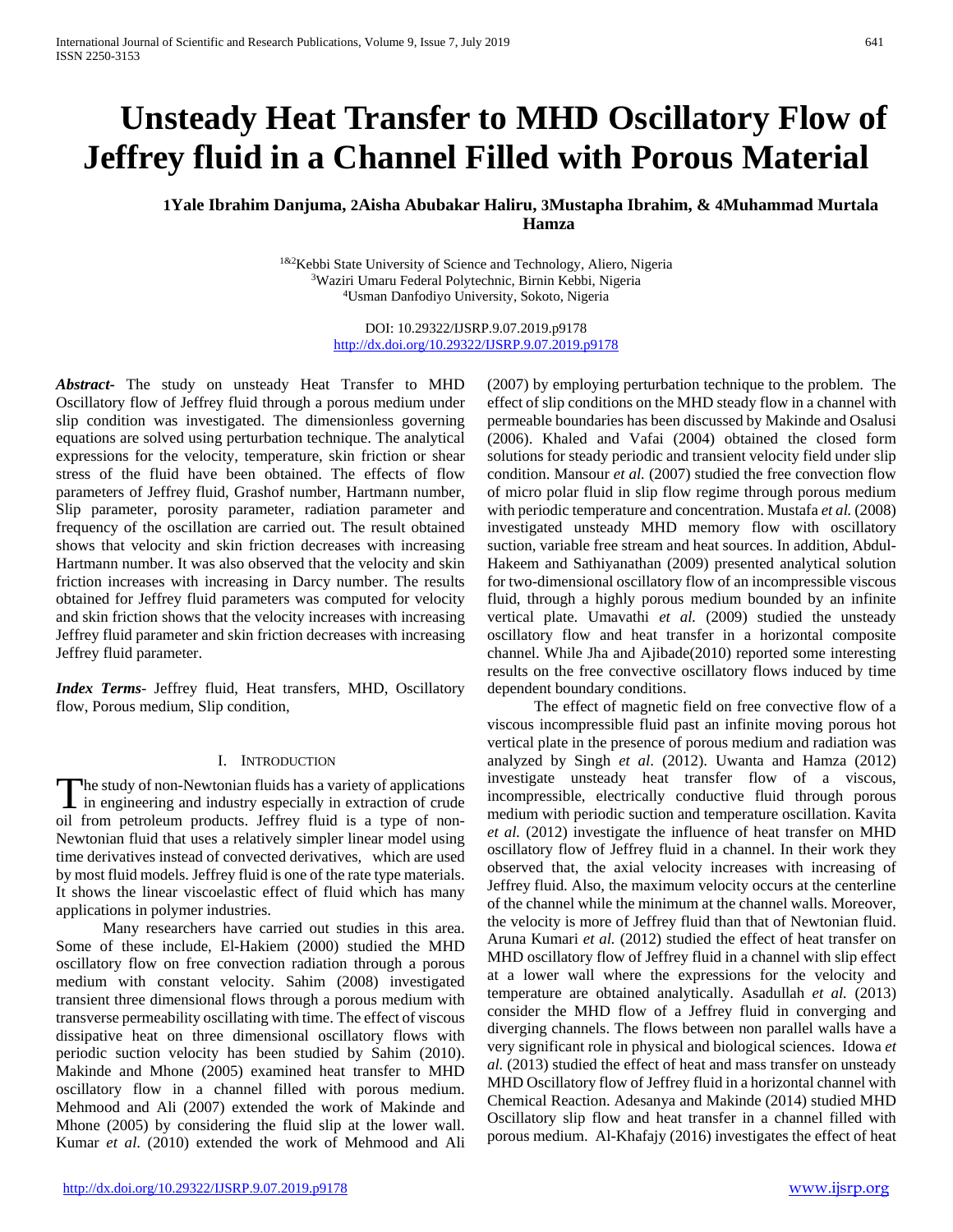transfer on MHD Oscillatory flow of Jeffrey fluid with variable viscosity through porous medium. Ahmad and Ishak (2017) studied steady two-dimensional mixed convection boundary layer flow and heat transfer of a Jeffrey fluid over a stretched sheet immersed in a porous medium in the presence of a transverse magnetic field.

 But the work of Hamza *et al*. (2011) investigate the transient heat transfer to MHD oscillatory flow through porous medium under slip condition and oscillating temperature, but the authors has not addressed the influence of a Jeffrey fluid parameters in their work.

 In the present paper, we investigate the influence of Jeffrey fluid, slip conditions, magnetic field and radiative heat transfer on unsteady flow of conducting optically thin fluid through a channel filled with porous medium and surface temperature oscillating.

#### II. MATHEMATICAL FORMULATION

 Consider the flow of a conducting optically thin fluid in a channel filled with saturated porous medium under the influence of an externally applied homogeneous magnetic field and radiative heat transfer. It is assumed that the fluid has a small electrical conductivity and the electromagnetic force produced is very small. Take a Cartesian coordinate system $(x, y)$ , where x lies along the center of the channel, y is the distance measured in the normal section. Then, assuming a Boussinesq incompressible fluid model, the equations governing the motion are given as:

$$
\frac{\partial u}{\partial t'} = -\frac{1}{\rho} \frac{\partial p'}{\partial x'} + \frac{v}{(1+\beta_1)} \frac{\partial^2 u'}{\partial y'^2} - \frac{v}{k'} u' - \frac{\sigma_e B_0^2 u'}{\rho} + {^g\beta} (T' - T'_{0})
$$
\n(1)\n
$$
\frac{\partial T'}{\partial t'} = \frac{k}{\rho c_p} \frac{\partial^2 T'}{\partial y'^2} - \frac{1}{\rho c_p} \frac{\partial q'}{\partial y'}
$$
\n(2)

With boundary conditions

$$
u' - \gamma^* \frac{\partial u'}{\partial y'} = 0, \ T' = T'_{0}, \quad on \ y' = 0
$$
  
 
$$
u' = 0, T' = T'_{0} + (T'_{\omega} - T'_{0}) \cos \omega' t' \quad on \ y' = a
$$
  
(3)

Where u' is the axial velocity, t' is time,  $\omega'$  is frequency of the oscillation, T' the fluid temperature, p is the pressure gravitational force,  $c_p$  is the specific heat at constant pressure, k is the thermal conductivity, q is the radiative heat flux,  $\beta$  is the coefficient of volume expansion, k' is the porous medium permeability coefficient,  $B_0$  is the electromagnetic induction,  $\sigma_e$  is the conductivity of the fluid,  $\rho$  is the denity of the fluid, v is the kinematics viscosity coefficient. It is assumed that walls temperature  $T'_{0}$ ,  $T'_{\omega}$  are high enough to induce radiative heat transfer, and  $\gamma^*$  is the dimensionless slip parameter. Following Makindi and Mhone (2005), it is assumed that the fluid is optically thin with a relatively low density and the radiative heat flux is given by :

$$
\frac{\partial q}{\partial y'} = 4\alpha^2 (T'_{0} - T')
$$
  
(4)

Where  $\alpha$  is the mean radiation absorption coefficient.

The following dimensionless variables and parameters are introduced:

$$
x = \frac{x'}{a} \Rightarrow x' = xa, \quad y = \frac{y'}{a} \Rightarrow y' = ya, \quad a = \frac{u'}{b} \Rightarrow u' = uU,
$$
  
\n
$$
w = \frac{wa}{u} \Rightarrow w' = \frac{wU}{a}, t = \frac{tvU}{a} \Rightarrow t' = \frac{ta}{u}, \theta = \frac{T'-T'}{T' \omega - T' \omega} \Rightarrow T' = T' \omega + \theta (T' \omega - T' \omega),
$$
  
\n
$$
p = \frac{ap'}{\rho vU} \Rightarrow p' = \frac{p\rho vU}{a}, \quad \gamma = \frac{\gamma^*}{a} \Rightarrow \gamma^* = \gamma a, \quad S^S = \frac{1}{Da}, \quad Da = \frac{K'}{a^2} \Rightarrow k' = a^2 Da
$$
  
\n
$$
N^2 = \frac{4\alpha^2 a^2}{k}, \quad H^2 = \frac{a^2 \sigma_e B_0^2}{\rho v}, \quad Gr = \frac{g\beta (T'\omega - T'\omega)a^2}{vU}, \quad Pe = \frac{u a \rho c_p}{k}, \quad Re = \frac{u a}{v},
$$
\n(5)

 Where U is the flow mean velocity, the dimensionless governing equations together with appropriate boundary conditions can be written as:

$$
Re \frac{\partial u}{\partial t} = -\frac{\partial P}{\partial x} + \frac{1}{(1+\beta_1)} \frac{\partial^2 u}{\partial y^2} - (H^2 + S^2)u + Gr\theta
$$
  
(6)  

$$
Pe \frac{\partial \theta}{\partial t} = \frac{\partial^2 \theta}{\partial y^2} + N^2 \theta
$$
  
(7)  
Subject to the boundary condition  

$$
u - \gamma \frac{\partial u}{\partial y} = 0, \theta = 0 \text{ at } y = 0
$$
  

$$
u = 0, \theta = \cos \omega t \text{ at } y = 1
$$
  
(8)

Where  $\beta_1$  is the Jeffrey fluid, Gr is the thermal Grashof number, H is the Hartmann number, N is the radiation parameter, Pe is the Peclet number, Re is the Reynolds number, Da is the Darcy number, Pr is the Prandtl number,  $\gamma$  is the slip parameter and s is the porous medium shape factor.

#### III. METHOD OF SOLUTION

In order to solve equations  $(6)$ ,  $(7)$  and  $(8)$  for purely oscillatory flow, let the pressure gradient, fluid velocity and temperature be:

$$
u(y, t) = u_0(y)e^{i\omega t} + u_1(y)e^{-i\omega t}
$$
  
(9)  

$$
\theta(y, t) = \theta_0(y)e^{i\omega t} + \theta_1(y)e^{-i\omega t}
$$
  
(10)  
Assume that 
$$
-\frac{\partial P}{\partial x} = \lambda[e^{i\omega t} + e^{-i\omega t}]
$$

Where  $\lambda$  <0 for favorable pressure,  $\omega$  is the frequency of the oscillation. Substituting the above expressions: (9) and (10) into  $(6)$ ,  $(7)$  and  $(8)$ , we obtained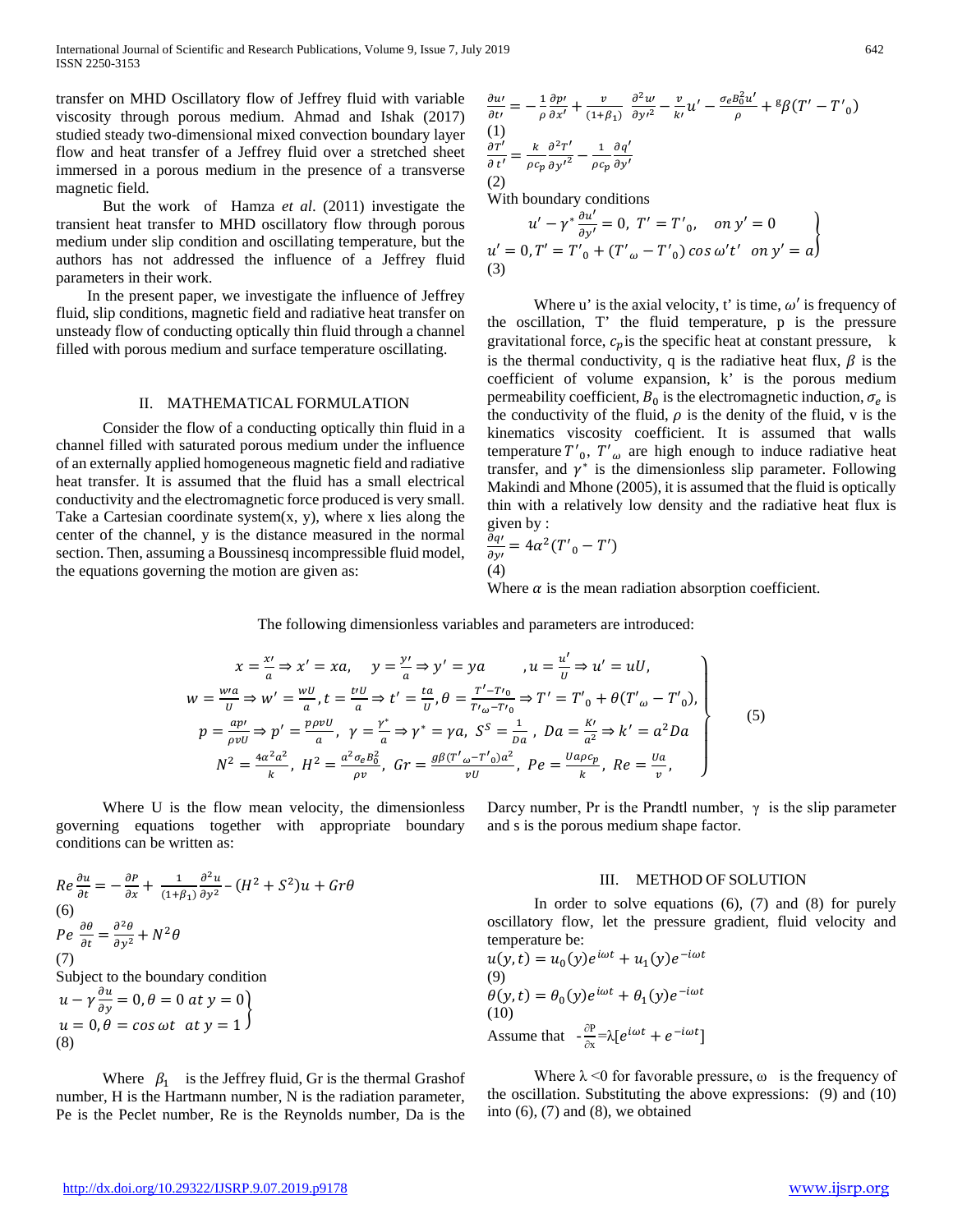International Journal of Scientific and Research Publications, Volume 9, Issue 7, July 2019 643 ISSN 2250-3153

$$
\theta_0^* + N_1^2 \theta_0 = 0
$$
\n(11)  
\n
$$
\theta_1^* + N_2^2 \theta_1 = 0
$$
\n(12)  
\n
$$
u_0^* - M_1^2 u_0 = -\alpha \lambda \alpha G r \theta_0
$$
\n(13)  
\n
$$
u_1^* - M_2^2 u_1 = -\alpha \lambda \alpha G r \theta_1
$$
\n(14)  
\n
$$
u_0 - \gamma u_0' = 0, u_1 - \gamma u_1' = 0, \theta_0 = 0, \theta_1 = 0, \alpha t \ y = 0
$$
\n
$$
u_0 = 0, u_1 = 0, \theta_0 = \frac{1}{2}, \theta_1 = \frac{1}{2} \qquad \alpha t \ y = 0
$$
\n(15)  
\nWhere  $\alpha = 1 + \beta_1$   
\n
$$
N_1^2 = (N^2 - Pei\omega), N_2^2 = (N^2 + Pei\omega),
$$
\n
$$
M_{1}^2 = (H^2 + S^2 + Rei\omega) \text{ And } M_{2}^2 = (H^2 + S^2 - Rei\omega)
$$

 Equations (11) to (15) are solved and the solution for fluid temperature and velocity are given as follows:

$$
\theta(y,t) = \frac{1}{2} \left[ \frac{\sin N_1 y}{2 \sin N_1} e^{i\omega t} + \frac{\sin N_2 y}{2 \sin N_2} e^{-i\omega t} \right]
$$
  
(16)  

$$
u(y,t) = [A_5 \cosh M_1 y + A_6 \sinh M_1 y + F + G_2 \sin N_1 y] e^{i\omega t} + [A_7 \cosh M_2 y + A_8 \sinh M_2 y + K + G_4 \sin N_2 y] e^{-i\omega t}
$$
  
17)  
Skin friction or shear stress  

$$
\tau_0 = \frac{d\theta}{dy} / y_{=0} = \frac{1}{2} \left[ \frac{N_1}{\sin N_1} e^{i\omega t} + \frac{N_2}{\sin N_2} e^{-i\omega t} \right]
$$
  
(18)  

$$
\tau_1 = \frac{d\theta}{dy} / y_{=1} = \frac{1}{2} (N_1 \cot N_1 e^{i\omega t} + N_2 \cot N_2) e^{-i\omega t}
$$
  
(19)  
Nusselt number or rate of heat transfer is given by;

 $Nu_0 = \frac{du}{dy}/y_{0} = [A_6M_1 + G_2N_1]e^{i\omega t} + [A_8M_2 + G_4N_2]e^{-i\omega t}$ (20)

#### IV. GRAPHICAL RESULTS AND DISCUSSION

 To study the MHD Oscillatory flow of Jeffrey fluid in a channel filled with porous material, the velocity u, temperature  $\theta$ and skin friction  $(\tau_0 a n d \tau_1)$  profiles are depicted graphically against y for different values of different parameters; Jeffrey fluid $\beta_1$ , thermal Grashof number Gr, Hartmann number H, radiation parameter N, Peclet number Pe, Reynolds number Re*,*  Darcy number *Da,* Prandtl number *Pr*, slip parameter *γ and* porous medium shape factor s. We made use of the following parameter values except otherwise indicated,  $\beta_1 = 0.01$ , Re = 1, S = 1, Ha = 1, Gr = 10, Pe = 1, N = 1,  $\lambda$ =-1,  $\gamma$  = 0.5 and  $\omega$  = 1.

 The temperature profiles for different values of the Peclet number (Pe = 1, 2, 3, 4) are shown in Figures 1. It is observed that the temperature increases with increasing Peclet number.

 The velocity profiles have been studied and presented in Figures 2 to 5. The velocity profiles for different values of the Hartmann number (Ha = 1, 5, 10, 15) is shown in fig. 2. It observed that the velocity decreases with increasing Hartmann number. The velocity profiles for different values of Dacy number ( $Da = 0.01$ , 0.03, 0.05, 0.07), Grashof number (Gr = 1, 2, 3, 4) and Jeffrey fluid parameter  $(\beta_1=0.1,1,5)$  are shown in Figures 3, 4 and 5 respectively. It is observed that the velocity decrease with

increasing Dacy number, Grashof number and Jeffrey fluid parameter.

The variation of the skin friction ( $\tau_0$  and  $\tau_1$ ) on the porous plate with material parameters are shown in fig.6-8. The skin friction ( $\tau_0$ and $\tau_1$ ) profiles for different values of Darcy number (Da= 0.01, 0.02, 0.03, 0.04) is shown in fig. 6. It is observed that skin friction increase with increasing Darcy number. The skin friction  $(\tau_0 a n d \tau_1)$  profiles for different values of Jeffrey fluid parameter ( $\beta_1$ =0.1, 0.3, 0.5, 0.7) and the Hartmann number (Ha = 1, 3, 5, 7) is shown in fig.7 and 8 respectively. It is observed that skin friction ( $\tau_0$ and $\tau_1$ ) decreases with increasing of Jeffrey fluid parameter and Hartmann number.



**Figure 1: Temperature profiles for different values of the peclet number**



**Fig. 2: Velocity profiles for different values of the hartmann number**



**Fig. 3: Velocity profiles for different values of Darcy number**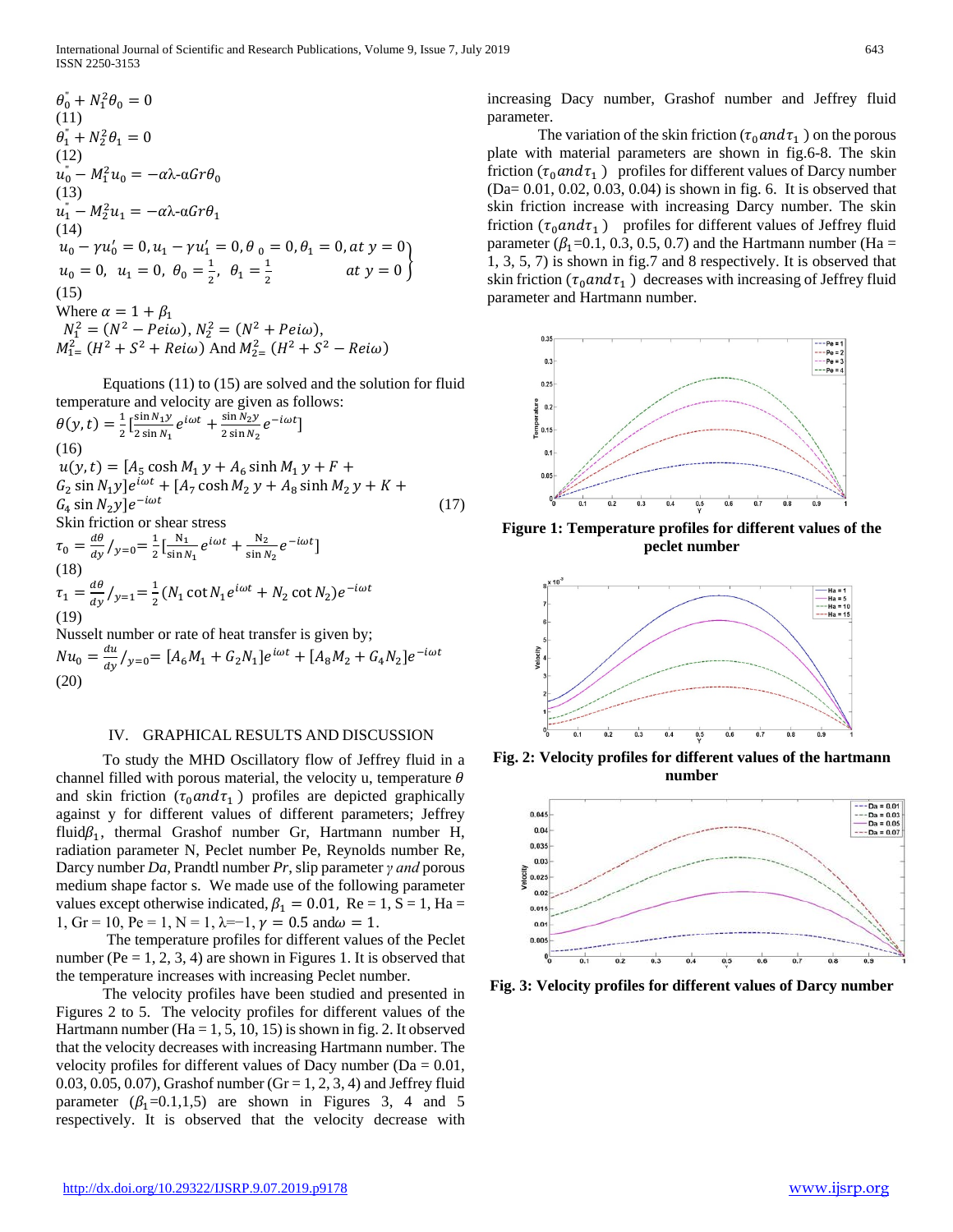

**Fig. 4: Velocity profiles for different values of grashof number Gr**



**Fig. 5: Velocity profiles for different values of Jeffrey fluid parameter**



**Fig. 6: Skin friction for different values**  $\beta_1$ 



**Fig. 7: Skin friction for different values of Da**



**Fig. 8: Skin friction for different values of Ha**

#### V. CONCLUSIONS

 This paper investigates the heat transfer to MHD Oscillatory flow of Jeffrey fluid in a channel filled with porous material. The velocity, temperature and skin friction profiles are obtained analytically. The effect of different parameters namely, the radiation parameter, Grashof number, Hartmann number, Jeffrey fluid parameter, Porosity parameter, Slip parameter, frequency of the oscillation and Peclet number are studied. The conclusions of the study are as follows;

- (i) It is observed that the temperature increases with increasing Peclet number.
- (ii) It observed that the velocity decreases with increasing Hartmann number.
- (iii) It is observed that the velocity decrease with increasing Dacy number, Grashof number and Jeffrey fluid parameter.
- (iv) It is observed that skin friction increase with increasing Darcy number.
- (v) It is observed that skin friction decreases with increasing of Jeffrey fluid parameter and Hartmann number.

#### **REFERENCES**

- [1] Abdul Hakeem,A. and Sathiyanathan K*.*(2009). An analytic solution of an oscillatory flow through a porous medium with radiation effect, Nonlinear Analysis. *Journal of Applied* Mathematics and physics. 3, Pp. 288-295.
- [2] Adesanya, S.O and Makinde, O.D. (2014). MHD Oscillatory slip flow and heat transfer in channel filled with porous media. *U.P.B. Science Bull. Series A*, Vol. 76, Iss. 1.
- [3] Al-khafajy, D.G.S (2016). Effects of heat transfer on MHD oscillatory flow of Jeffrey fluid with variable viscosity through porous medium. Advances in Applied Science Research, 7(3): PP. 179-186.
- [4] Ahmad, K and Ishak, A. (2017). Magnetohydrodynamic (MHD) Jeffrey fluid over a stretching vertical surface in a porous medium. *Propulsion and Power Research*. 6(4): PP 269–276.
- [5] Aruna Kumari B., Ramakrishna Prasad K. and Kavita K. (2012). Slip Effects on MHD Oscillatory Flow of Jeffrey Fluid in a Channel with Heat Transfer. *International Journal of* Mathematics *Arch.* 3 (8), PP 2903 – 2911.
- [6] Asadullah M., Umar K., Nareed A., Raheela M. and Mohyud Din S.T. (2013). MHD Flow of a Jeffrey Fluid in Converging and Diverging Channels. *International Journal of* Mathematics *science*. 6 (2): PP 92 – 106.
- [7] El-Hakiem, M.A. (2000). MHD Oscillatory Flow on Free Convectionradiation through a Porous Medium with constant suction velocity. *Journal of Magnetism and Magnet Materials.* 220 (2-3), Pp. 271 – 276.